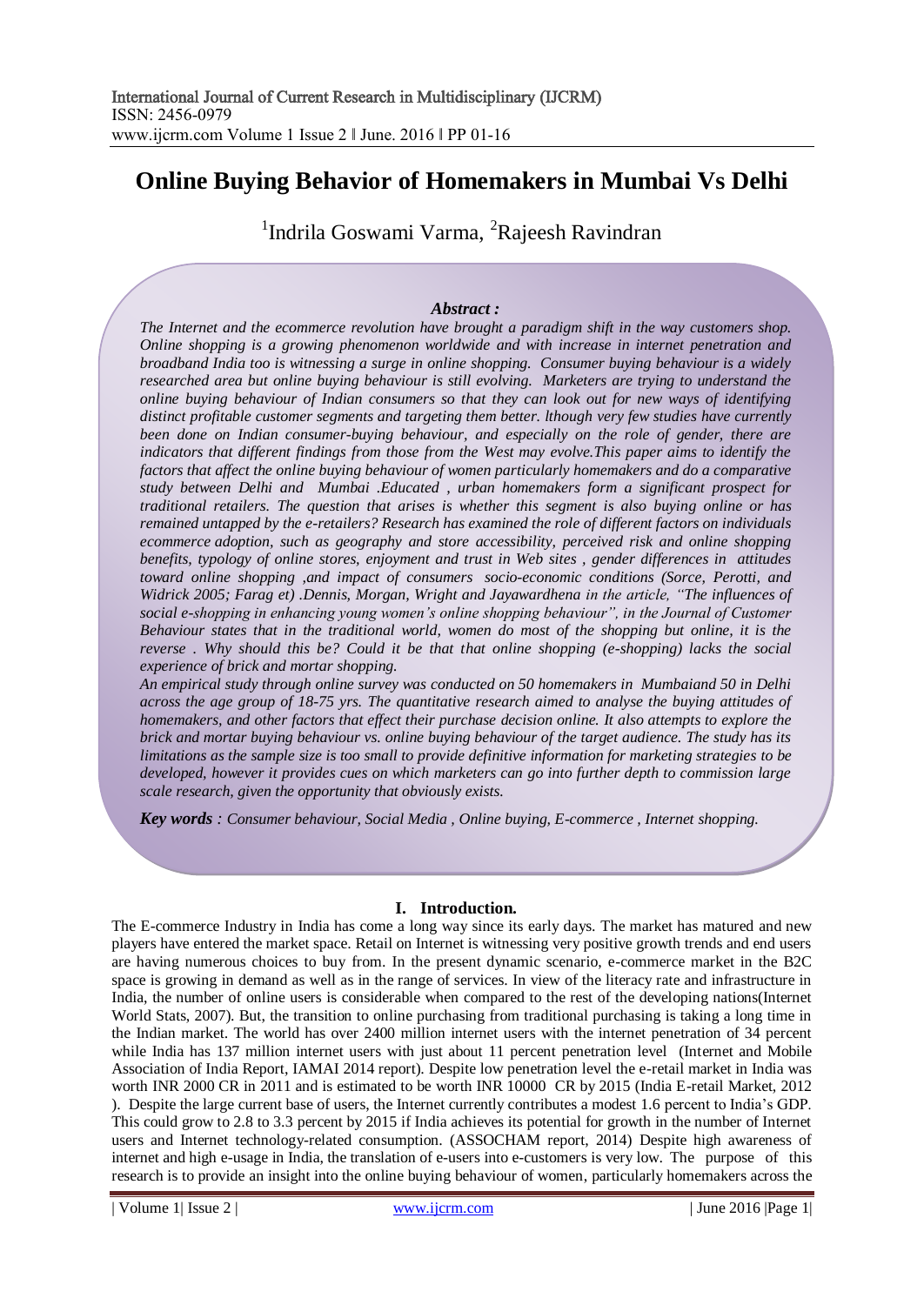two cities Mumbai & Delhi ,by investigating consumer beliefs and preferences about shopping on-line and in physical stores. A research model was developed and investigation into this study was performed through quantitative methods.

### **II. Online shopping:**

Online shopping is the process of researching and purchasing products or services over the Internet. With the establishment of the World Wide Web and increase in the ownership of personal computers established retailers began to offer their products over the Internet as early as 1992. Online shopping has several advantages over shopping in retail stores, including the ability to easily compare prices from a range of merchants, access to a wide selection of merchandise, being open  $24*7$  and the convenience of not having to drive to a physical store. But despite that the online shopping cannot replace the experience of shopping in a retail store or the entertainment value of going to a mall or market. A customer who knows exactly what he or she wants can look it up online, read and compare the information, and purchase from the site that offers the best price or service. But a shopper who is uncertain what to look for, or who just enjoys browsing through items on display, will prefer a retail store where the merchandise can be seen, handled and sampled. The décor, music and arrangement of goods in a retail store creates a multi-dimensional shopping environment that cannot be replicated online. For many people, going shopping at a mall, department store or market is a form of entertainment and a social experience. Many people who are currently unfamiliar with computers and do not feel comfortable using the Internet to shop are not likely to change their habits.

The growth in future will come through improvements to the shopping process on existing Web sites; the implementation of more online shopping sites by existing retailers; the coming of age of a younger, more technology-oriented generation; and the introduction of novel goods, services and online shopping experiences. The growth of online shopping in developing nations like India will occur as more people acquire personal computers and credit cards and smart phones. **(ukessays.com)**

### **Indian Scenario**

*Online shopping* in its early stage was a simple medium for shopping with fewer options. However, in last few years with the penetration of internet and smart phones this field has been renovated to a high extent .Today, the online shopping has become a trend in India and the reason behind the adoption of this technique lies in the attractive online websites, user friendly interface, bulky online stores with new fashion, easy payment methods (i.e. secure pay online via gateways like paypal or cash-on-delivery), no bound on quantity & quality, one can choose the items based on size, color, price, etc.

Despite being a developing country, India has shown a commendable increase in the ecommerce industry in the last couple of years, thereby hitting the market with a boom. Though the Indian online market is far behind the US and the UK, it has been growing at a fast pace.

Further, the addition of discounts, coupons, offers, referral systems, 30days return guarantee, 1-7 days delivery time, etc. to the online shopping and the E-Market have added new flavors to the industry.

The Key drivers of in Indian ecommerce have been:

- Increasing broadband Internet and 3G penetration and introduction of 4G.
- Growing Living standards
- Availability of much wider product range
- Busy lifestyles and lack of time for offline shopping
- Increased usage of online categorized sites
- Evolution of the online marketplace model with websites like Amazon.in,eBay, Flipkart, Snapdeal, Paytm etc.
- Introduction of mobile apps.

According to a survey conducted by Nielsen, Indian netizens are the third largest credit card users for online shopping next to only Turkey and Ireland (Achille 2008; Express India 2008). According to report from Associated Chambers of Commerce & Industry of India, in India, two metros are driving growth with Delhi contributing 24% of the E-sales and Mumbai contributing 20% of the E-sales (cited in blogcatalog, 2010).

Growth in Internet accessibility has increased its adoption for browsing and shopping among Indians. However, with a population of over a billion, the number of Internet users is still quite small. It is to be noted that among 71 million users, only 52 million are active users. Indian youth continue to drive the surge of Internet usage and comprise a large section of total usersamong youths.

**Mobile Commerce:** The latest trend in e-commerce is to focus on mobile based shopping. Snapdeal now getting half of its traffic from mobile, up from 5% around a year back and flipkart gets 40% traffic from mobile up from 15%. As price of smart phone reduce, these figures will only increase. For this reason, the larger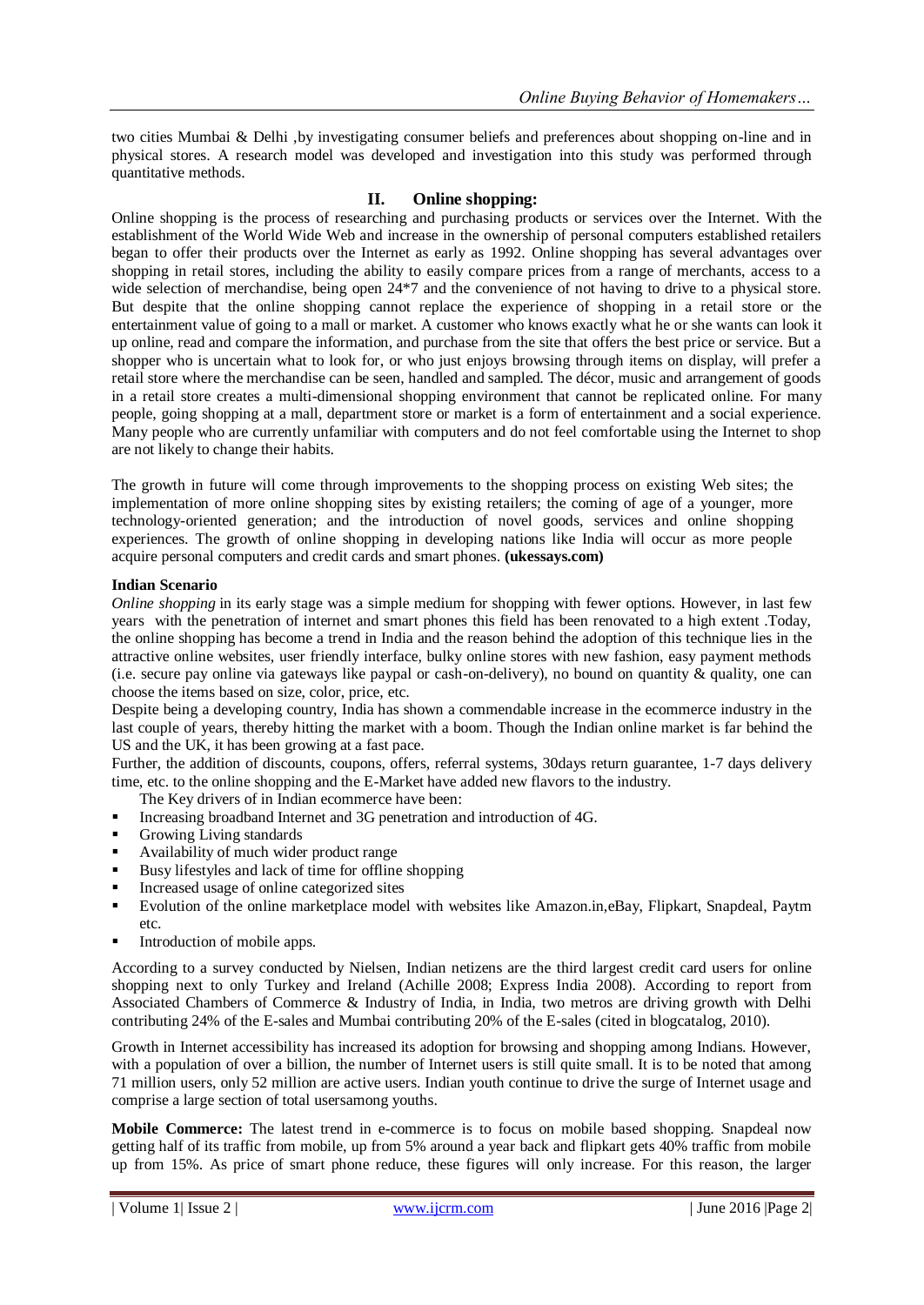ecommerce firm has started focusing on mobile commerce. It is speculated that the next wave of digital commerce consumer will come thru the mobile.

**Social Media as a Lead Generation tool :** *Social media* has now become the hub for the merchants which enables them to analyze the customer choice based on their purchase activities. Social network like LinkedIn, Twitter, Google+, Facebook and others have become a medium for easy log-in and purchase. Moreover, the clients can stay updated via the posts published on this media. Further, the advertising & promotions on these social sites has increased the chances of success of generating transactions to many folds.

**Price comparison engine:** In the race to acquire customer, e-commerce sites offer deep discount and these discount vary from site to site depending upon its capacity to negotiate with the supplier. To get the best discounts, buyers need to search a plethora of sites. Here, Price comparison sites come in like m*ysmartprice.com*, *Pricedekho.com, freekamal.com* and *Junglee*, etc. These website compareprices over the entire web and provide users with the best available price. E-Commerce sale through these website are increasing and will further increase as consumers get more and more discount savvy.

**Online Grocery Store:** *Online grocery stores* are gaining popularity in India due to absolute convenience, ease of shopping and a fast-growing market. Punexpress.com, Milestore.com, Atadaal.com, Big Basket, Localbanya.com have already entered the market and are gaining popularity. They provide discounted product and free home delivery. All of these stores are targeting the Indian housewife who are yet to move to ecommerce way of shopping.

**Innovation in logistics:** The addition of the new concept in the ecommerce industry had been recently observed when Amazon patented its new delivery model called the *Prime Air* which is expected to be launched in the upcoming years. This model will use the highly technically embedded drones or helicopters for the instant delivery of the items. These will be programmed in such a way that using a GPS system they will identify the exact address for delivery and drop the item right in front of the doors of the customers. These aerial vehicles will prioritize the public safety and are designed as per the commercial aviation standards.(**http://www.iamwire.com/2014/07/e-commerce-in-india-past-present-future/27805)**

There is no denying the fact that e-commerce has re-entered India and is here to stay. Even the small and medium retailers of the country want to ride the wave and are ready to make a fortune out of the market place concept. It may be now that online shopping has become popular but the concept of e-Commerce was introduced long back in the 20th century.Among the various reasons, which are encouraging the consumers to shift from traditional purchasing to online purchasing, the reasons Speed, which ensures a lot of saving of time is considered as the most important. It is followed by Information, which enables the consumers to gather wide range of information regarding the products and services, as also where they are available and about the deals on the products. It is followed by Variety, which enables the consumers to search for wide range of products. The factors hindering the diffusion of online purchasing in India are unreliable payment mechanisms, security issues, improper delivery mechanisms and poor infrastructural facilities.

The online service providers are advised to provide a wide range of information, variety and also enable a speedy processing of the entire transaction. They are also advised to install reliable payment mechanisms, look into the safety and security concerns of the customers and establish and improve the delivery mechanisms and strongly communicate the same. These measures will go a long way in the diffusion or proliferation of online purchasing in India.[\(http://www.freepatentsonline.com/article/International-Journal-Business-](http://www.freepatentsonline.com/article/International-Journal-Business-Research/178900254.html)[Research/178900254.html\)](http://www.freepatentsonline.com/article/International-Journal-Business-Research/178900254.html)

Driven by falling handset prices and rise in smartphone penetration, data subscribers in India are likely to grow an average 25% every year to reach 519 million by 2018 fiscal, a report by Morgan Stanley said.

In its report on India's telecom sector, Morgan Stanley said it believes internet users will rise to 330 million in 2016 financial year, driven by falling handset costs, higher smartphone penetration, faster bandwidth and higher internet content or online services.

## **III. O2o technologies**

While companies like [Alibabaa](http://newtech.about.com/od/Enterprise-Technology/fl/Tech-Company-Profile-Alibaba.htm)nd [Amazon](http://publishing.about.com/od/BooksellersAndBookselling/p/Amazon-Com-Online-Retailer-On-The-Forefront-Of-Bookselling-And-Publishing.htm) have had a huge impact on the retail landscape, there still appears to be room for brick and mortar companies. While the role that retail locations serves may change dramatically over the coming years, there is a tech trend that, rather than looking to replace stores, is looking to serve the traditional retail market. That trend is called Online to Offline E-Commerce. Online to Offline, or O2O, is a blanket term used to describe any technology that drives business to retail locations. Most E-Commerce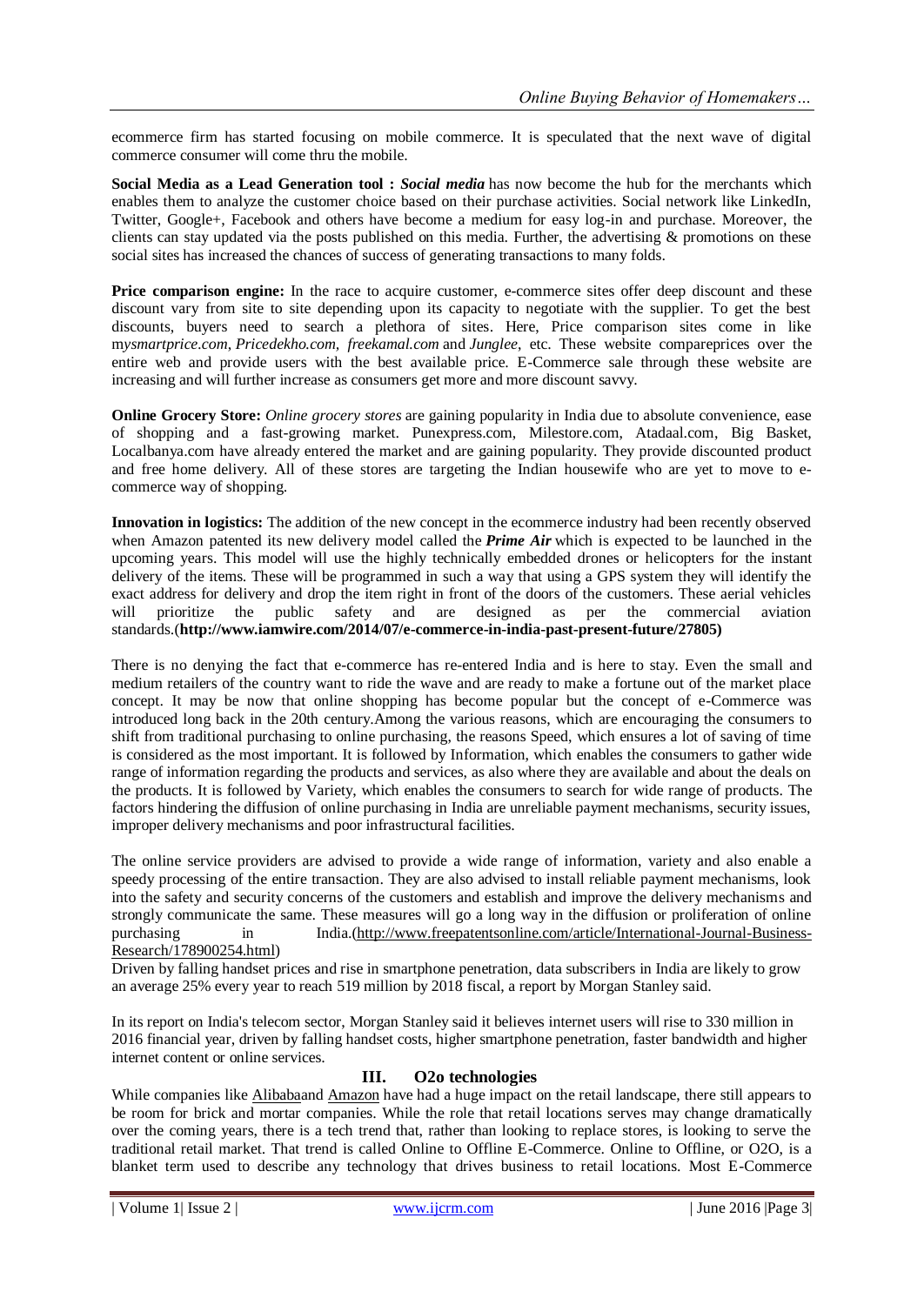technology has been developed as a replacement for traditional retail entirely, but a huge market has opened up globally for tech that blurs the lines between online and offline shopping.Being a rather broad concept, O2O can be seen in many different forms of technology. Simple incarnations of O2O are online marketing efforts for local businesses, and many retail operations have used tools like Adwords, Facebook, and other forms of particularly social media to great effect. Other forms of O2O include many of the popular daily deals sites, which use their enhanced reach to drive customers to local businesses. At the other end of the spectrum, some prominent online retailers have begun making limited forays into physical retail locations, thus again blurring the lines between traditional and electronic commerce.

**The Online Buying Process :** According to marketing expert Phillip Kotler, buying stages can be identified as pre-purchase stage, purchase stage and post-purchase stage.

Within the *pre-purchase stage of online buying*, consumers search for information about goods and services and they evaluate different alternatives . Two important issues are to be discussed here. First, there are the attributes of information: **accessibility** of information and the **quality** of information. Information accessibility is referred as the ease of finding relevant information for the buying decision making. When deciding to collect information online, consumers have many ways of finding the relevant information: searching information using a search engine, directly visiting the online vendor"s website, reading previous consumers reviews posted on forums, social networks or blogs etc. Easy access to price and product information is one of the main benefits of searching for information on the Internet. Due to the abundant availability of information on the Internet, consumers can make better informed purchase decisions. But abundance of online information does not imply quality. Quality information has been defined as being up-to-date, complete, detailed, reliable, and trustful and communicated in a proper format.

Within the *purchase stage* of the online buying process, consumers order and pay for the goods and services bought online. The ordering process depends highly on the reliability of the ecommerce platform and the payment process depends highly on the security of the e-commerce platform. Online buying does not offer instant satisfaction since there is a temporal separation between ordering goods and services and actual consumption (Suki and Suki, 2007, p. 83). Of course, this is not the case of digital products and services that can be downloaded and instantly used .But for the rest of the goods and services, the consumer has to wait for the delivery of the acquisition. This could justify the importance of delivery in the *post-purchase stage*. The delivery time, the delivery of the right product regarding its attributes and performance is highly associated with post-purchase satisfaction.

Also, post-purchase customer relationships will weight high when considering this transaction specific satisfaction. Consumers may inquire about the delivery status of their order or ask additional information about the goods and services. In those cases when consumers are not satisfied with the product that they have purchased, returning policies play a significant role in regard to the post-purchase satisfaction since returning policies are a main concern for online consumers.

Mahmood, Bagchi, and Ford (2004), in their research on online shopping in different countries,suggested that trust and economic conditions have positive and significant impact onconsumers online shopping behavior.

### **Advantages and disadvantages of online shopping**

#### **Advantages**

**Convenience** - Online shopping is possible 24\*7 as consumers have Internet access both at work and at home. Other establishments such as internet cafes and schools also provide internet access. In contrast, visiting a conventional retail store requires travel and must take place during business hours.

**Information and reviews** - Online stores must describe products for sale with text, photos, and multimedia files, whereas in a physical retail store, the actual product and the manufacturer's packaging will be available for direct inspection. Some online stores provide or link to supplemental product information, such as instructions, safety procedures, demonstrations, or manufacturer specifications as well as how-to guides designed to help consumers decide which product to buy. Some stores even allow customers to comment or rate their item

**Price and selection –** Advantage to consumers is ability to quickly seek out deals for items or services provided by many different vendors.

Advantage for retailers is the ability to rapidly switch suppliers and vendors without disrupting users' shopping experience.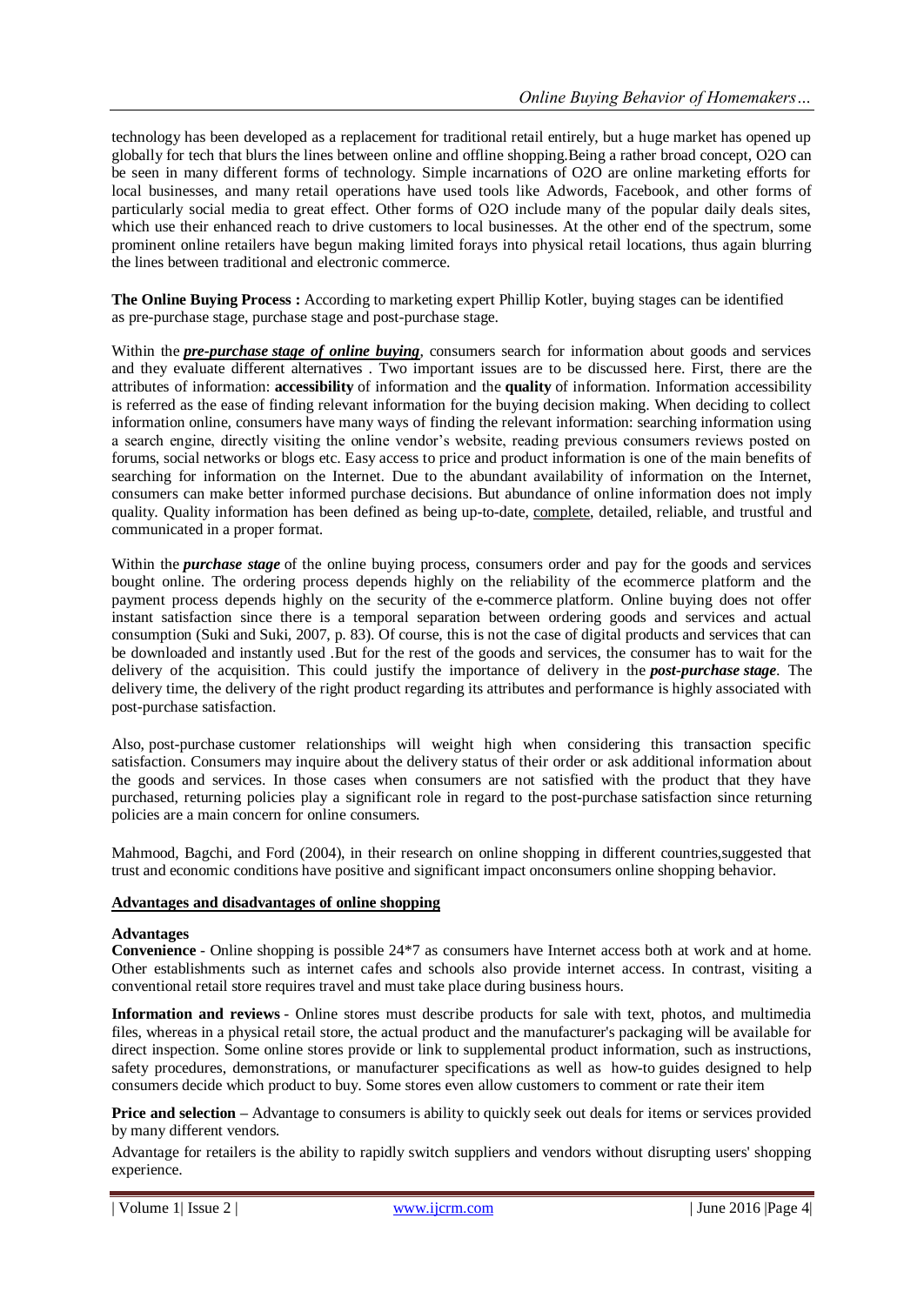## **IV. Disadvantages**

**Fraud and security concerns** - Given the Consumers are at higher risk of fraud due to lack of ability to inspect merchandise before purchase . Merchants also risk fraudulent purchases using stolen credit cards or fraudulent repudiation of the online purchase.

**Lack of full cost disclosure -** While it may be easy to compare the base price of an item online, it may not be easy to see the total cost up front. Additional fees such as shipping are often not be visible until the final step in the checkout process. The problem is especially evident with cross- border purchases, where the cost indicated may not include additional fees that must be paid upon delivery such as duties and brokerage.

**Privacy -** Privacy of personal information is a significant issue for some consumers. Different legal jurisdictions have different laws concerning consumer privacy, and different levels of enforcement. Many consumers wish to avoid spam and telemarketing which could result from supplying contact information to an online merchant. In response, many merchants promise to not use consumer information for these purposes, or provide a mechanism to opt-out of such contacts. Many websites keep track of consumer shopping habits in order to suggest items and other websites to view. Brick-and-mortar stores also collect consumer information. Some ask for a shopper's address and phone number at checkout, though consumers may refuse to provide it. Many larger stores use the address information encoded on consumers' credit cards (often without their knowledge) to add them to a catalog mailing list. This information is obviously not accessible to the merchant when paying in cash..

**Hands on inspection -** Only simple pictures and/or descriptions of the item are all a customer can rely on when shopping on online stores. If the customer does not have prior exposure to the item's handling qualities, they will not have a full understanding of the item they are buying. However, written and video reviews are readily available from consumers who have purchased similar items in the past. Because of this, many consumers have begun going to real-world stores to view a product, before purchasing online, a practice known as *showrooming.*

## **V. Literature Review:**

**Consumer behavior :** The term consumer behavior is defined as the behavior that consumer display in searching for, purchasing using, evaluating and disposing of products and services that they expect will satisfy their needs. Marketers need to understand why consumers make the purchases that they make, what factors influence consumer purchases, the changing factors in our society. A firm needs to analyze the what, where, when and how consumers buy.

It is clear that better understanding the consumer buying behavior through studying and identifying their needs leads to huge long term benefits to the businesses. However, as stated by Kotler et al (2005) it is essential to mention that despite the great efforts to learn and understand the buying behavior of consumers, it is very difficult to identify the exact reasons why a consumer purchases and prefers one product or service over another one and now one channel over the other. This is because consumers sometimes make purchasing decisions based on their emotional beliefs which they even themselves are not well aware of.

There are five stages of buying process .they are.

- 1) Identify the problem: The first stage of the decision-making process is that people can feel the difference between current and desired situation, so trying to resolve these differences.
- 2) Data collection: For solving this problem collect information. This information can be internal (experiences) and external (family, exhibits, etc.)
- 3) Assessment Options: After gathering information, the consumer is ready to make a decision. At this point, he should be able to evaluate different options and choose products that meet the demands of him.
- 4) Purchase: This stage is the stage that all marketing activities are the result. Consumer at this stage, according to the information already obtained, Select a product that feels satisfy his need and buys it.
- 5) After purchase behavior: Consumer compare purchased products with ideas, products, competitors, perceptions and expectations of the product and to satisfaction and dissatisfaction, which may appear different reasons.

## **VI. Consumer Behaviour And Consumer Socialisation**

Consumer behaviour is a complex area, but marketers do need to try to find out as much as they can about who their customers are in order to identify their needs, how they behave, what influences them to make a decision to buy and what processes they follow when selecting a product/service/channel.

This information is required so that marketers can target their marketing activities as precisely and cost effectively as possible. There are many influences on purchasing behaviour, including social (culture, sub-culture, social class, reference groups, family), technological, political, economic and personal factors (motivation, personality, self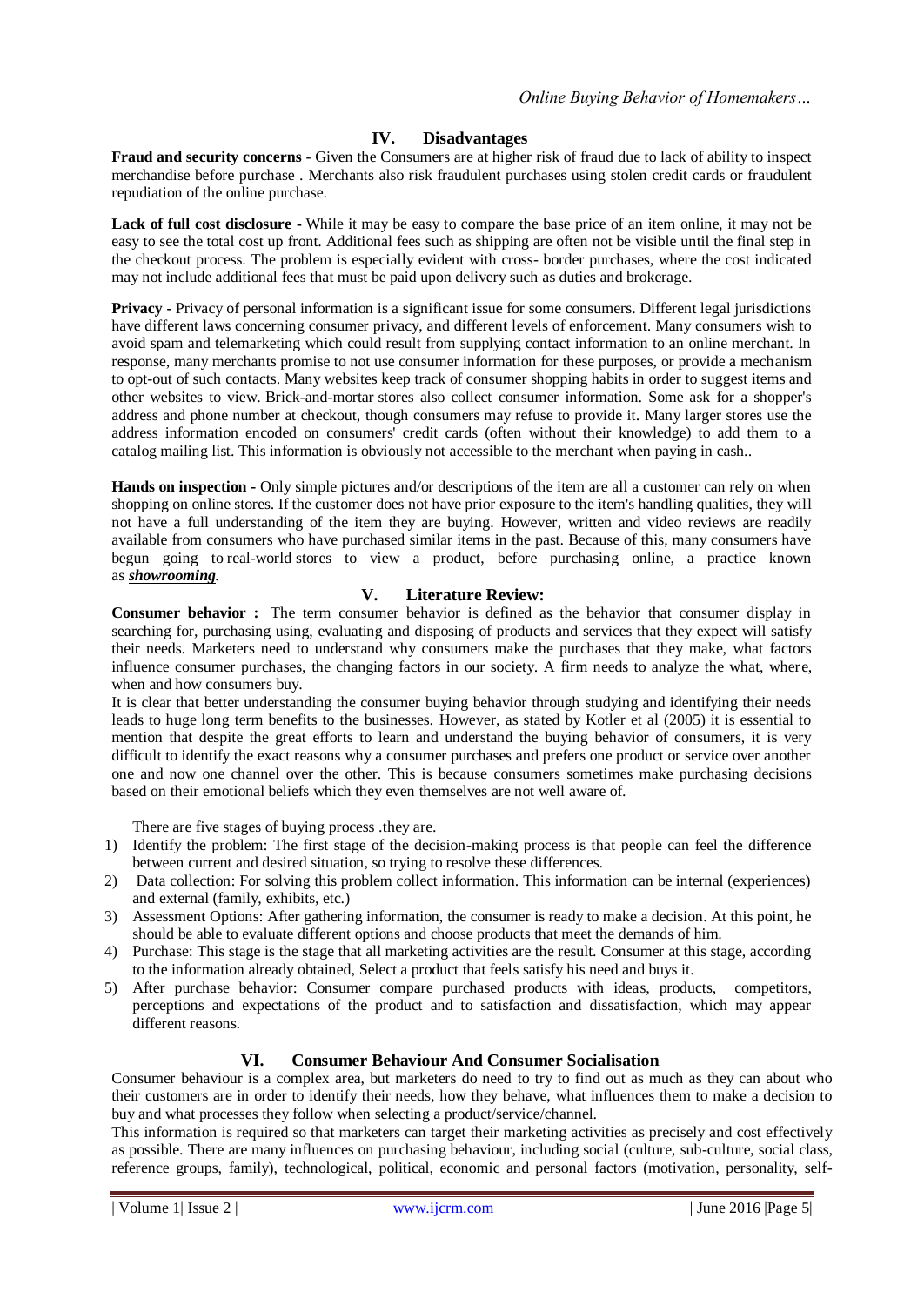image, perception, learning, beliefs and attitudes). (Stephen& Grant,2005) An attitude has been defined as "an overall favourable or unfavourable evaluation of a product or service".Attitudes are basically people"s likes and dislikes regarding products, services, ideas, brands, organizations and people. Attitudes are learned through the socialization and cognitive processes andcan therefore be changed.They act as a framework on which we build thoughts and beliefs. However,changing attitudes can be difficult ,as they fit into a pattern, and to change one attitude may requireradical adjustments to be made to others.( Grant& Stephen 2005) A consumer"s attitude is very influential in the decision-making process, and attitudes areshaped by many factors, including education, economic circumstances, family, age, experience, the law and social background .Much consumer behaviour is performed under the influence of others.(Grant & Stephen) The veryfoundation of human behaviour is learning from others",Today a popular means of **staying connected** with the outside world is social networking sites. World has become a smaller place and use of social networking sites is increasing day by day as a medium of**keeping in touch**, staying abreast of developments and communicating one-to-one, one-to-many and many to many on a **common platform.**

The reasons for using the Internet for shopping are triggered by diverse attitudes and motivations. Consumers seek value, temporal benefits, flexibility, and possibility of exploring products in online environments. Consumers search for convenience in online transactions as it gives them flexibility to browse websites at leisure. According to a research done in Taiwan it was found that website design, website reliability, website security, and website customer service are the four dominant characteristic factors that influence consumer perceptions of online purchasing. Besides, the four types of online buyers ( trial, occasional, frequent and regular online buyers) have different perceptions of these website characteristics.

Research shows that many consumers have yet to adopt the attitude and personal habits necessary for on-line shopping, and many more who have at least embraced the internet for acquiring information still do not use it as a means for purchasing products and services. However, despite these limitations to on-line shopping, all available evidence suggests that purchases on the internet will increase dramatically in the next few years. As the technological infrastructure improves, consumers will become more comfortable shopping on-line, and vendors will learn how to take advantage of the internet"s strengths to market and sell goods and services more effectively (G. J. Browne et al., 2004).

The study of attitude formation is required because many online consumers are still not buyers. The behavioural change towards online shopping can be effected, or at least influenced, if strategists know how new attitudes can be formed in consumers (Blackwell et al, 2006, Knezevic et al, 2014). In this study an attempt has been made to explain the attitudes of different online-consumer segments. (Priya , 2015)

**Factors Affecting Online Buying Decisions :** In their literature review of about 55 research papers from 1989 through 2002,Monsuwé et al (2004) proposed a framework to understand consumer attitudes toward online shopping and intentions to shop on the internet. The framework used the constructs of the Technology Acceptance Model as a basis, extended it by exogenous factors and applied it to the online shopping context. The review showed that attitudes toward online shopping and intention to shop online were not only affected by the ease of use of internet, the usefulness of the internet, and enjoyment, but also by exogenous factors like consumer traits, situational factors, product characteristics, previous online shopping experiences, and trust in online shopping.

Dash(2014) studied Indian consumers and investigated what factors lead to perceived risk with online shopping. He studies 18 variables related to perceived risk and using factor analysis he generated six major factors : product risk, financial performance risk, psychological risk, time risk, delivery capability risk and website performance risk. Meanwhile, Cheah et al (2015) studied factors that influence attitude formation about online shopping. They identified that perceived value and price consciousness are key factors that lead consumers to have positive attitude towards online shopping and have positive intention to shop online, One study used ABC model to segment the online users in India and this was fairly successful. Attitudinal segmentation resulted in three types of online users: one, who understands the benefits of online shopping, two, who loves traditional mode of shopping (offline) and three, who is scared of online shopping.

Segment one, the online users that understand the benefits of online shopping, are the segment that e-retailers should keep specifically target to convert them into loyal e-consumers.

This segment initially demands excellent product range and accurate information quality from e-retailers. With time, these users mature as online buyers and will demand better quality of products, warranty, fashion, customization and comparison with other alternatives. Online retailers must give this segment better services as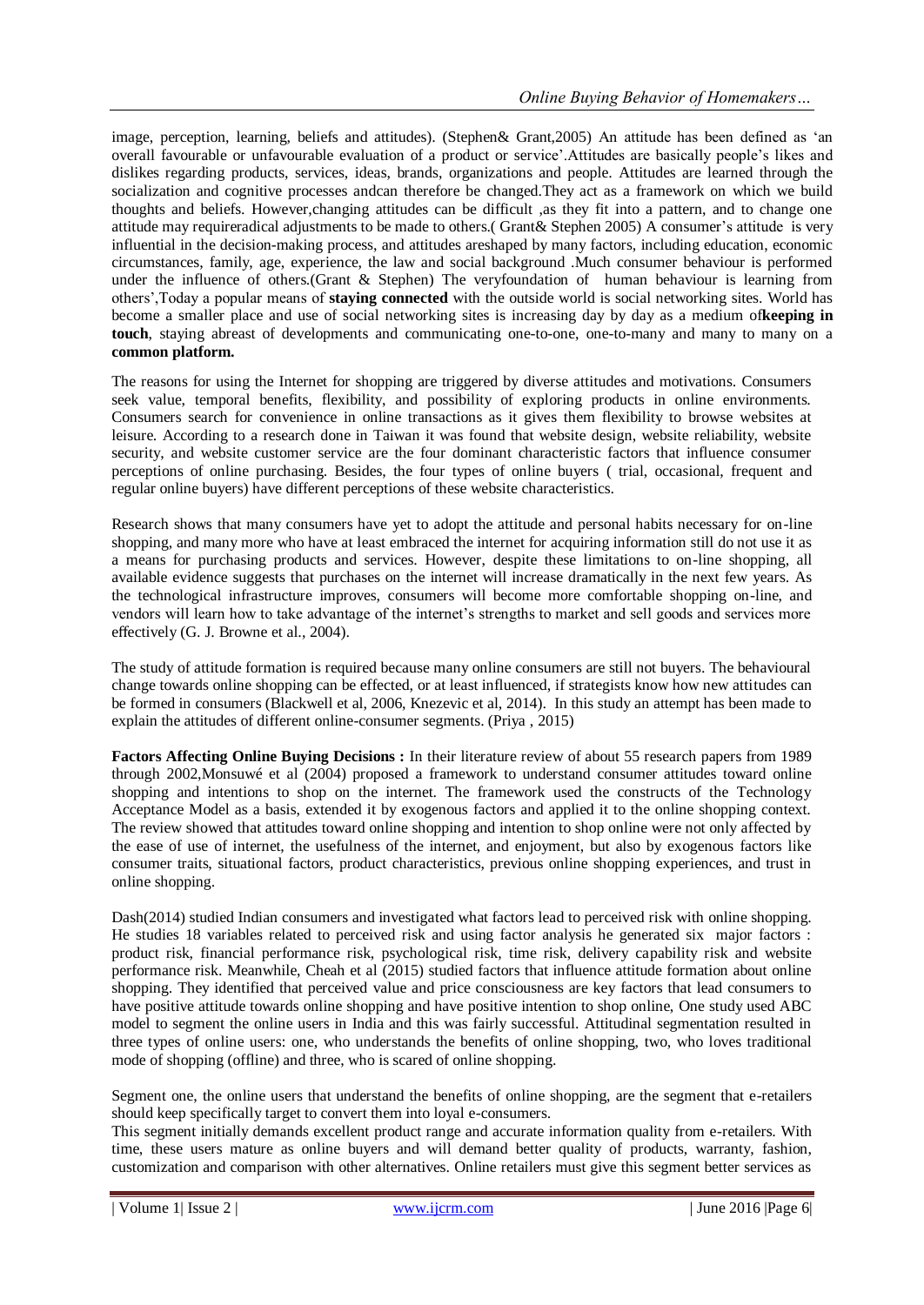mentioned above, so that these consumers become "loyal" and act as positive referrals to entice other "less active" online buyers.The second attitudinal segment comprises of those online users who still prefer traditional "offline" buying from retail stores. These online users still do not trust e-retailers and lack faith in cyberspace security, specially relating to personal credit card information. Also, they would prefer to personal examination of products and immediate exchange of money-product rather than waiting for a couple of days for product to be delivered to their homes. The third attitudinal segment is the one that has exhibited "fear" of online shopping. For both these segments, e-retailers must adopt confidence building website attributes such as referrals from others and cash-on-delivery payment options. Online retailers should also strengthen the supply chain system so that products are delivered on time and undamaged. The legal policy of India related to contract enforcement, consumer protection and privacy, liability assignment, privacy protection, intellectual property rights and crossborder trade, should be implemented forcefully.

Online retailers should in fact educate their online visitors on these laws. Thus, the online consumers are likely to have high trust in the online retailer"s competence, integrity and benevolence, and will develop a willingness to purchase.

**Situational factors :** Attitude and consumers intention to shop on the Internet is guided by a wide variety of situational factors,like time pressure•, lack of mobility•, geographical distance•, need for special items• and attractiveness of alternatives•. To most consumers important attributes of online shopping are convenience and accessibility (Wolfinbarger and Gilly, 2001): because consumers can shop on the Internet in the comfort of their home environment, it saves time and effort, and they are able to shop any time of the day or night.

**Product characteristics :** Onlineshopping decisions of consumers are also influenced by the type of product or service under consideration. The lack of physical contact and aid in shopping on the Internet is one factor that influences this suitability. Another factor is the need to feel, touch, smell, or try the product, which is not possible when shopping online. Following this, clearly standardized and familiar products such as books, videotapes, CDs, groceries, and flowers, have a higher potential to be considered when shopping on the Internet, especially since quality uncertainty in such products is virtually absent, and no physical assistance or pre-trial is needed (Grewal et al., 2002; Reibstein, 1999).

**Previous online shopping experiences :** Intention to shop online is also influenced by consumers Internet shopping history (Shim et al., 2001). It is demonstrated by past research findings that prior online shopping experiences have a direct impact on Internet shopping intentions (Eastlick and Lotz, 1999; Weber and Roehl, 1999). Helson (1964) suggests that an individual response to a judgmental task is based on three aspects: (1)Individual past experiences.

(2)The context or background.

(3)The stimulus.

## **VII. Trust in online shopping**

Lack of trust is one of the most frequently cited reasons for consumers not shopping on the Internet (Lee and Turban, 2001). Since this shopping medium is relatively new and most of them have only little experience with it, shopping on the Internet provides a challenge to many consumers. The most salient source of trust in a retail setting is the salesperson, where consumer trust is dependent on the salesperson expertise, likeability, and similarity to the customer (Doney and Cannon, 1997) Literature shows that social media has empowered the consumer, who has control over the extent and type of messages they are exposed to. Another important finding is that the influence of friends is highly prevalent on SNSs. Respondents react and listen to their friends" comments, which in turn affects their attitudes. This influence extends to products and services as well. Thus, connections do have the capacity to influence others" opinions and attitudes towards companies, products and brands. The strength of influence between connections on SNSs is clearly evident, yet while this potential exists, it has yet to be realised by the marketer.

**Gender and shopping orientations :** Shopping orientations is an area in consumer behaviour that has been pursued extensively in the literature. Stone (1954) was considered a pioneer when he suggested a shopper typology, namely, the economic shopper, the personalizing shopper, the ethical shopper and the apathetic shopper. According to Westbrook and Black (1985), when consumers shop they are motivated by purchase needs, experiential needs or a combination of both.

Shim (1996) proposed that there are three basic shopping traits: utilitarian, social/conspicuous or undesirable orientations. Utilitarian/economic styles usually pertain to the "perfectionism" and "value consciousness" traits, because they favour quality and/or price. They generally dislike shopping or are neutral towards it. In contrast,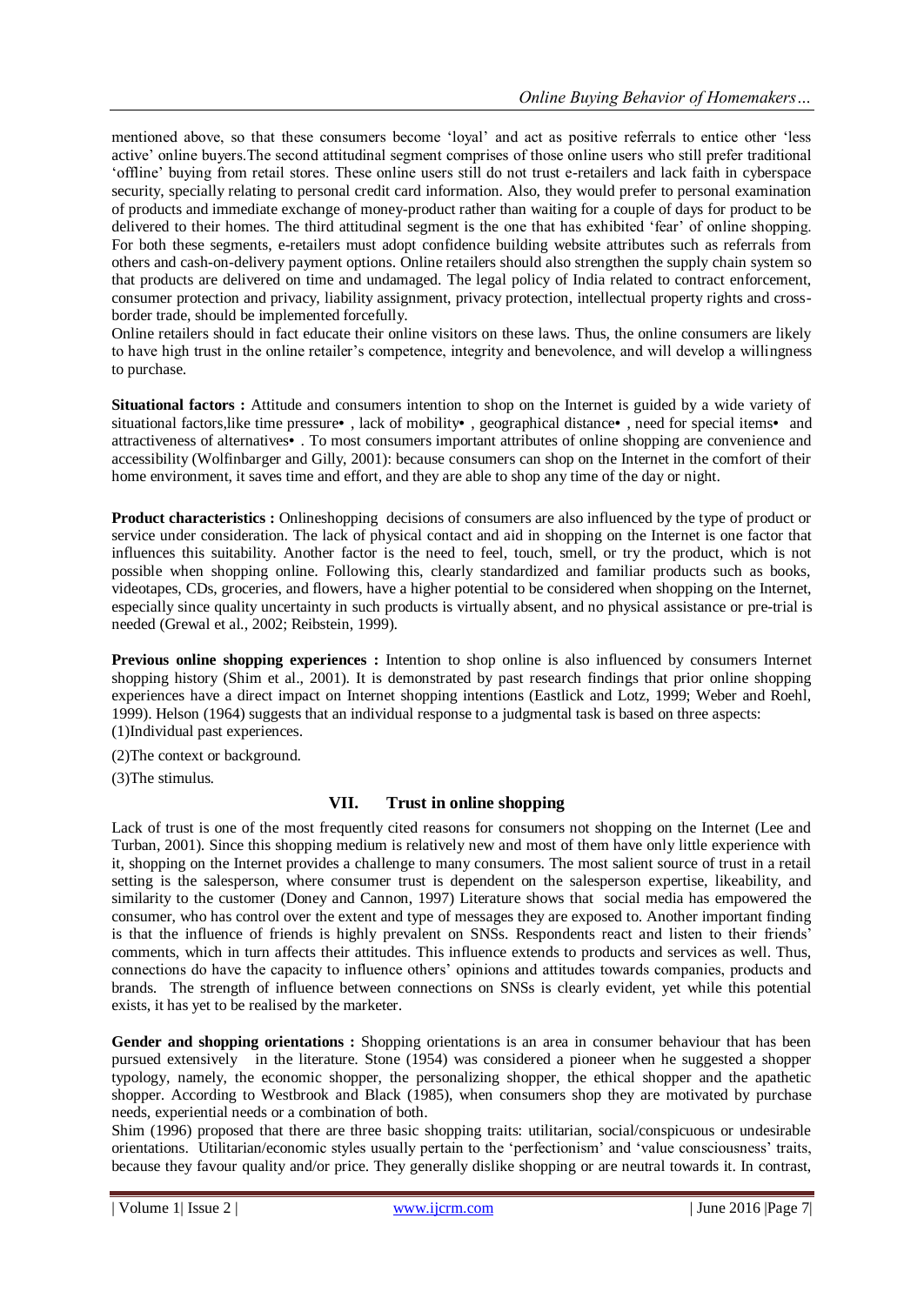the "recreational" trait is associated with the traits of novelty/fashion consciousness, impulsiveness and shopping as leisure. In this study, the four types of shopping orientations that evolved and that were studied were**: the utilitarian shoppers, the window-shoppers, the economic shoppers and the recreational shoppers.**

The *utilitarian* shoppers generally do not enjoy shopping, they make purposeful visits to the mall and do not wish to linger there any more than they have to. The *window-shoppers* enjoy the visual treat in malls but are not overly excited by shopping or given to impulse purchase. The *economic* shoppers are price sensitive and having concern for finances. Accordingly, they shop around for the lowest price. Although very few studies have currently been done on Indian consumer-buying behaviour, and especially on the role of gender, there are indicators that different findings from those from the West may evolve. In India shopping dynamics can be different.

Here, shopping is a family activity: nearly 70% of shoppers always go to stores with the family, and 74% see shopping as the best way to spend time with the family. This preference for family-oriented shopping was found to be consistent across age groups, income segments, regions and city sizes. (Sheth and Vittal, 2007). In the traditional world, women do most of the shopping but online, it is the reverse (Ballard and Mander 2006; Dennis et al. 2002b; OFT 2007). Why should this be? Could it be that that online shopping (e-shopping) lacks the social experience of brick and mortar shopping? There is evidence that females and in particular, young adults, regard the social aspect of shopping as an important element (e.g. Dholakia 1999). Kolesar and Galbraith (2000) found that Internet retailers (e-retailers) have difficulty in satisfying customers" higher-level needs for personal interaction. Yet the Internet is the new social space for young females (Anonymous 2007; Social Networks 2007). We suggest that there is a major opportunity for e-retailers to combine social networking with eshopping.

## **VIII. Social Media Influence**

Business today is being transformed from a transactional relationship to a social relationship. The advent of social media has opened a new avenue of marketing for corporations. The traditional "word-of-mouth" publicity has been replaced by the "word-of-web", as consumers are increasingly referring to social media sites before making a purchase, greatly [influencing](http://www.torbenrick.eu/blog/business-improvement/infographic-the-consumer-decision-making-process-has-shifted/) [buying behavior.](http://www.torbenrick.eu/blog/business-improvement/infographic-the-consumer-decision-making-process-has-shifted/) Though most companies these days have an official website which has complete information about their products, consumers usually engage with a company after reading reviews and feedback from existing customers. Before buying a product, every consumer wants to make sure that the product is the best in its class, and offers good value for money. This is where social media plays an important part in defining [consumer behavior.](http://www.torbenrick.eu/blog/strategy/customer-loyalty-is-disappearing-in-a-hurry/) People who have already used the product describe their experience – its strengths, weaknesses etc., and this helps in disseminating information.Social proof is the new currency of credibility.

A 2012 Nielsen survey indicated that 92% of people globally [trust word-of-mouth recommendations](http://www.nielsen.com/us/en/press-room/2012/nielsen-global-consumers-trust-in-earned-advertising-grows.html) from friends and family 85% of consumers say that they [refer to online reviews](http://searchengineland.com/2013-study-79-of-consumers-trust-online-reviews-as-much-as-personal-recommendations-164565) before making a purchase at a local business. People are more likely to trust those who give an impartial account of a product rather than a celebrity who is paid to endorse the product. Social media enables people from all over the world to form a community of consumers, giving them the power to harm or herald a company. The current literature on consumer online purchasing decisions has mainly concentrated on identifying the factors which affect the willingness of consumers to engage in Internet shopping. In the domain of consumer behaviour research, there are general models of buying behaviour that depict the process which consumers use in making a purchase decision. These models arevery important to marketers as they have the ability to explain and predict consumers" purchase behaviour.

The classic consumer purchasing decision-making theory can be characterized as a continuum extending from routine problem-solving behaviours, through to limited problem- solving behaviours and then towards extensive problem-solving behaviours [Schiffman et al., 2001]. The traditional framework for analysis of the buyer decision process is a five-step model. Given the model, the consumer progresses firstly from a state of felt deprivation (problem recognition), to the search for information on problem solutions. The information gathered provides the basis for the evaluation of alternatives. Finally, post-purchase behaviour is critical in the marketing perspective, as it eventually affects consumers" perception of satisfaction/dissatisfaction with the product/service. This classic five stage model comprises the essence of consumer behaviour under most contexts. Nevertheless, the management of marketing issues at each stage in the virtual environment has to be resolved by individual E- marketers. Peterson et al. [1997] commented that it is an early stage in Internet development in terms of building an appropriate dedicated model of consumer buying behaviour.

Decision sequences will be influenced by the starting point of the consumer, the relevant market structures and the characteristics of the product in question. Consumers' attitude towards online shopping is a prominent factor affecting actual buying behaviour.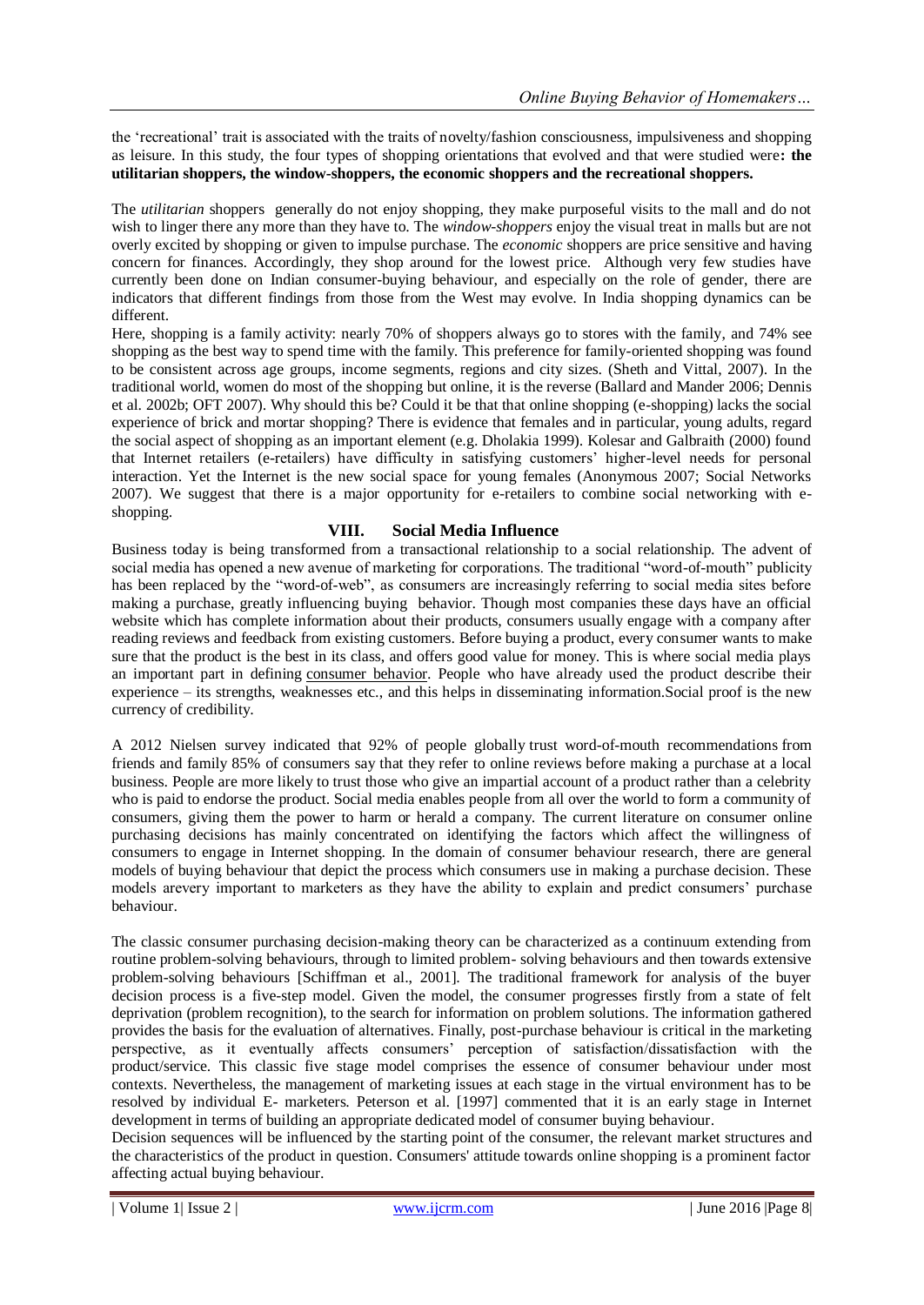Source: Jarvenpaa Journal of Electronic Commerce Research, VOL. 6, NO.2, 2005 Todd [1997] proposed a model of attitudes and shopping intention towards Internet shopping in general. The model included several indicators, belonging to four major categories; the value of the product, the shopping experience, the quality of service offered by the website and the risk perceptions of Internet retail shopping. In the research conducted by Vellido et al. [2000], nine factors associated with users' perception of online shopping were extracted. Among those factors the risk perception of users was demonstrated to be the main discriminator between people buying online and people not buying online. Other discriminating factors were; control over, and convenience of, the shopping process, affordability of merchandise, customer service and ease of use of the shopping site.

In another study, Jarvenpaa et al. [2000] tested a model of consumer attitude towards specific web base stores, in which perceptions of the store's reputation and size were assumed to affect consumer trust of the retailer. The level of trust was positively related to the attitude toward the store, and inversely related to the perception of the risks involved inbuying from that store. Jarvenpaa et al. [2000] concluded that the attitude and the risk perception might affected the consumer's intention to buy from the store. Consumer risk perceptions and concerns regarding online shopping are mainly related to aspects involving the privacy and security of personal information, the security of online transaction systems and the uncertainty of product quality. Trust is interwoven with risk [McAllister, 1995]. One of the consequences of trust is that it reduces the consumer"s perception of risk associated with opportunistic behaviour by the seller [Ganesan, 1994]. Lack of trust is frequently reported as the reason for consumers not purchasing from Internet shops, as trust is regarded as an important factor under conditions of uncertainty and risk in traditional theories.

Mayer et al. [1995] developed a model which combines traditional marketing philosophy on consumer motivation to buy and the trust model. In this model, trust propensity; which is a personality trait possessed by buyers; is an important antecedent of trust. In Internet shopping, there is not much information available to the buyer regarding the seller, prior to purchase. A buyer with a high propensity to trust will more likely be a potential customer than a buyer with a lower propensity. Mayer et al. [1995] proposed that ability, benevolence and integrity constitute the main elements of trustworthiness. Ability refers to skills, competencies and characteristics that a seller has in a specific domain. In this context, sellers need to convince buyers of the competence of their companies in the Internet shopping business. Benevolence is the extent towhich the seller is perceived by the buyer as wanting to "do good". Sellers have to convince buyers that they genuinely want to do good things for buyers, rather than just maximize profit.

**Openness to change:** Openness to change focuses on diversity and thrill. Internet shoppers have been found to be more innovative, impulsive, convenience seeking and less risk averse than non-Internet shoppers (Donthu and Garcia, 1999). A similar pattern has been obtained in relation to online grocery shopping. Hansen (2005) showed that non-online grocery shoppers regard online grocery shopping as less compatible with their daily lives as compared with adopters of online grocery shopping.

**Self-transcendence and self-enhancement :** Morganosky and Cude (2000) instituted that online grocery shoppers prefer convenience and time saved as the primary reasons for shopping online. As an additional advantage of online grocery shopping, compared with conventional shopping, Ramus and Nielsen (2005) found that consumers emphasize that this form of shopping allows one to shop without leaving home and to order groceries in a situation which is less stressful than going to the grocery store during rush hours. Moreover, it was also detected that many consumers are concerned with the missing social interaction with other people when shopping online (Hansen, T. 2006). Self-enhancement focuses on wealth and power and getting thing done effectively, whereas self-transcendence emphasizes equality and maintaining good social relations. Substantiation by Shang, et al. (2005) suggests that online shopping is not much of a goal-oriented activity rather than a result from cognitive absorption experiences from the Internet. Cognitive absorption is a personality characteristic that influences perception, and especially perceptual differentiation (Antonides, 1998). The use of internet is rapidly growing every year. Consumers are exposed to online advertisement and online shopping of goods. According to research online shopping has a notable improvement in many parts of the world. Continental Research in 2008 (cited in blogcatalog, 2010) shows that, 9000 crores of Indian consumers had experienced online transactions such as online shopping or paid downloading.

Complexities in online shopping: In spite of the fact that online shopping has several advantages over the traditional method, there are also few pitfalls pertaining to internet buying. In virtual shops, the consumer is not able to see and check the product quality, as would be the case in physical store (Childers 2001; Verhoef and Langerak 2001). Instead the customer should touch and feel the information from product descriptions. Buying products on internet seems to be more complex decision as it is more difficult for the consumer to form an impression as to whether the products on offer are appropriate (Raijas 2002). The second area of complexity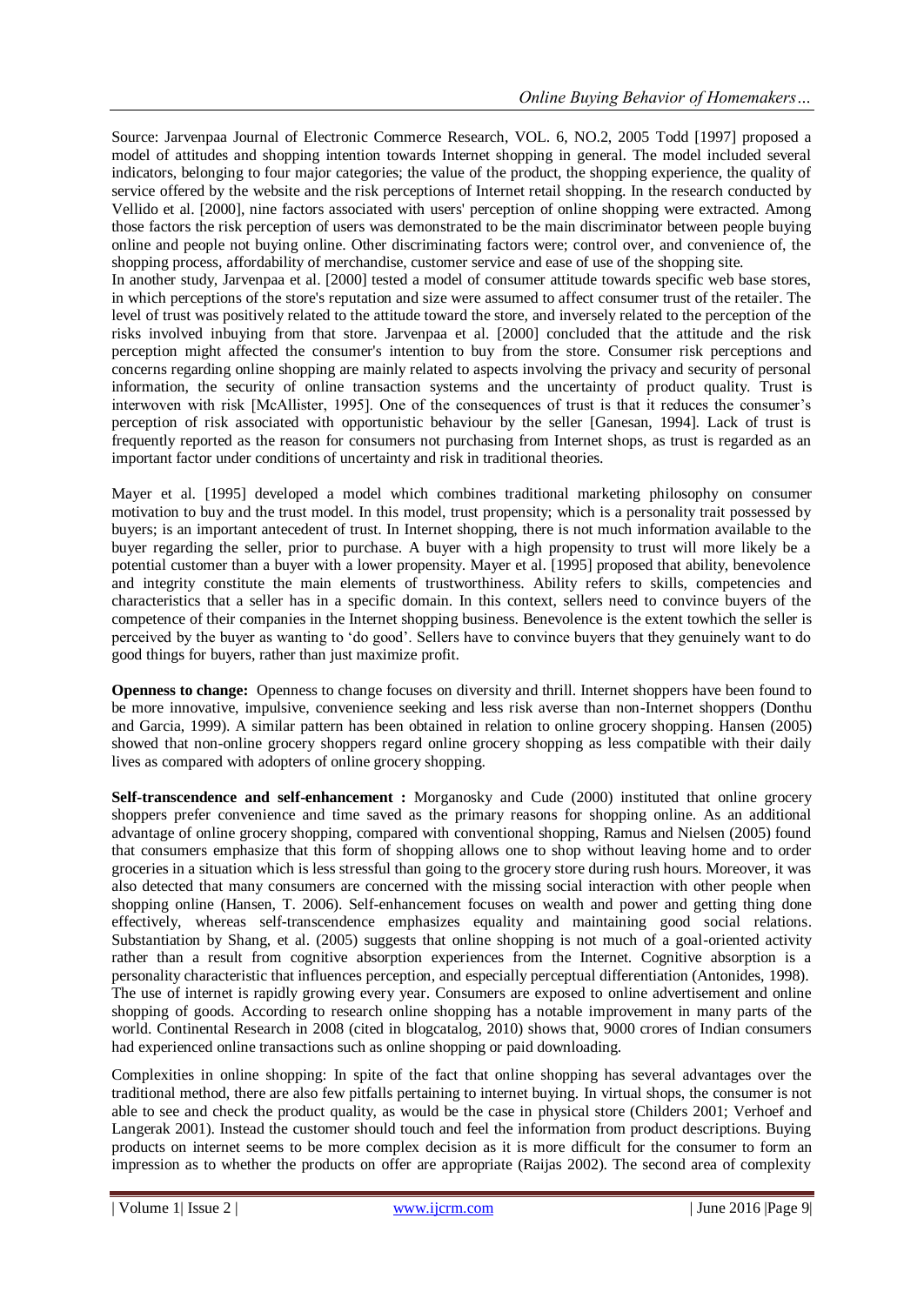concerns the mode of payment for the ordered products. Most of the consumers who are used to pay by cash at a checkout may find the electronic transfer and security checks unfamiliar and more complex.

Drawbacks of online shopping: According to Wilson-Jeanselme (2001) the greater convenience benefits afforded by the online experience can "leak away" as a result of four sets of ineffective or ineffective operational practices such as, a poor internet interface, ineffective management of customer demand information, badly planned warehouse, poor physical flow of products from store. These sorts of poor consumer experiences would create a bad image on consumers mind in spite of the greater convenience online.Grocery store that allows shopping online typically charges with a delivery fee, which is an additional cost to the customer (Albright, 2007). If the consumer"s motivation to shop online was to save money spend on fuel and parking, and his motivation was not satisfied then probability of that consumer not shopping online was also high. Online shoppers have to purchase or spend a minimum amount of money in order to have their groceries delivered (Albright, 2007). Consumers who are looking to purchase grocery for a quantity less than the minimum criteria, they are left with no option other than choosing physical shopping. Consumers has an impression that they could save time by online shopping but eventually the consumer has to stay at home or at delivery address until the ordered grocery items have been received. If the consumer has to meet with some other appointment and the products delivered were not on time, the possibility that consumer creates bad image not only with online service (e.g. Child brand) but also with their physical store (parent brand) (Aaker and Keller, 1990). Returning or exchanging groceries bought online can be more difficult than making a return or exchange of products that have been purchased in store (Albright, 2007).

Finally Men may benefit from shopping online more than women do because it suits the purposeful masculine style more, e.g. finding the best deals quickly (Dennis and McCall 2005; Underhill 1999). One study reported that 22% of men shop online at least once a week or more compared to 14% of women (OFT 2007). This indicates that retailers need to focus on how to encourage more women to shop online regularly, which is the reason why this study focuses on women"s attitude and behaviour intentions towards e-shopping sites.

## **IX. Research Methodology**

The project report is an empirical study on online buying behaviour of homemakers in Mumbai and Delhi.

### *The specific objectives of this research are:*

1. To know the perception/ attitudes of homemakers towards online buying in Delhi & Mumbai

2.To identify key factors influencing online shopping purchase behaviour.

This report has followed exploratory research design.**Exploratory research** is a form of research conducted for a problem that has not been clearly defined. This research relies on secondary research such as reviewing available literature, data, e-survey.

In this research **Non- Probablity Judgement Sampling and snowball sampling was** used because the respondents were homemakers in Mumbai and Delhi. The study was conducted on 50 home makers in Delhi & Mumbai and the surveys mailed and distributed among the target chosen.

### **Research Instrument** :-

*Quantitative research methods were used.*

Questionnaire was used which contained open as well as close ended questions. Questionnaire was designed in order to know the perception and behavior of customers towards online buying, the factors/attributes which influence them to buy online.It was designed in simple and understandable language basically to know there point of view about the online buying. Survey was conducted in Mumbai and Delhi . Certain Questions were made on 5-point likert scale ( strongly disagree, disagree, neutral, agree, strongly agree) in order to know the opinion of the respondents.

**Limitations :** The main limitation of using convenience sampling is its lack of representativeness. Since this study was exploratory and limited to the homemakers in Delhi &Mumbai , finding can only be used as a guide for further research into this area. The purposeof the next stage in the research is to extend it to all homemakers in India.

**Scope for Further Research :** Based on the findings, quantitative and qualitative research should be undertaken to allow the generalisation of results in relation to the population of Indian homemakers as a whole, thus enabling more definitive conclusions to be drawn. A parallel study on the buying behaviour of professional women could draw interesting differences in online shopping behaviour.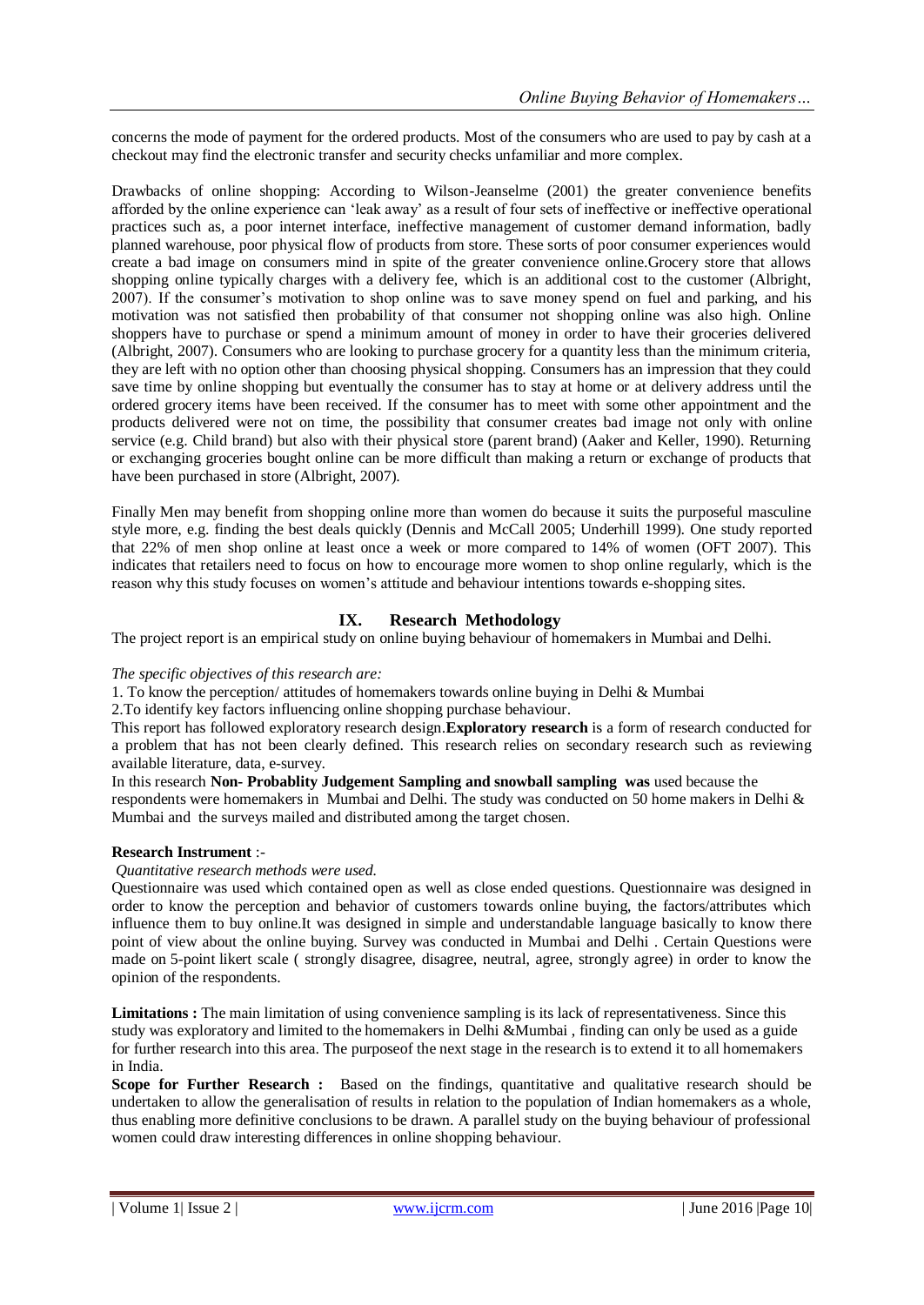## **X. Data Analysis And Interpretation**

*Primary data* was collected through questionnaires. *Secondary data* was collected through internet, articles and journals

## **Quantitative Analysis**

### **Q1. How much time do you spend on the internet ?**



The graph clearly depicts that homemakers in Delhi spend more time on the net than homemakers in Mumbai. However location does not seem to matter for those who are browsing more hours ( avid browsers).



**Q1: How often do you buy products online?**

**Table 2.**

From the survey it emerges that homemakers in Delhi buy online more frequentlythan those in Mumbai .The descending order of the Delhi graph shows that they are frequent buyers. The Mumbai graph is slightly irregular but it definitely indicates that the buyers prefer to buy once a month or fortnight.This finding implies that a potential segment which is internet savvy, educated and with considerable disposal income is not buying online in Mumbai and remains untapped by e-marketers. Delhi seem more attractive market to the online retailers. **Q2: What types of products do you typically buy online?**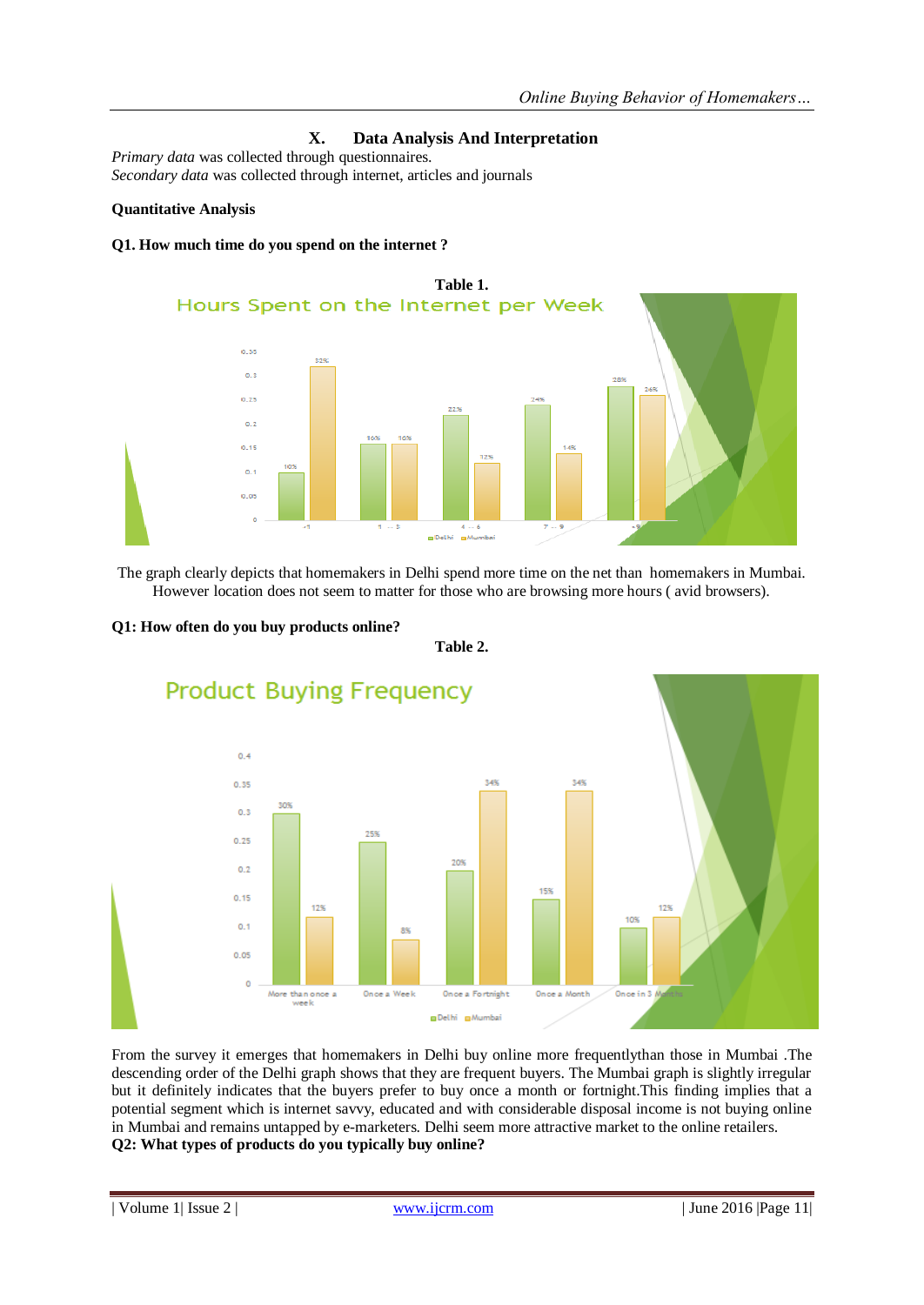



The study depicts that homemakers inDelhi show the following order of preference when buying online – 70 %Apparels & accessories followed by Travel at 62%, 58% Books, 48 % Movie tickets, followed by Electronics

, Groceries and home decors. Whereas Mumbai shows the following order of preference – Apparels &accessories,Travel, Books, Home decor ,Electronics, Groceries and Movie tickets. This shows that homemakers are more confident to indulge in low value merchandise.As per The Nielsen Global Online Shopping Report ,2010, Indians are most likely to buy Books (41%), Airline ticket/reservations (40%), and Electronic equipment like TV, Camera, etc. (36%) online .Therefore, it is quite clear that apparels and accessories are being bought more by homemakers both in Mumbai and Delhi indicating the increased confidence on online retailers easy trial and exchange policy.

**TABLE :4**



### **Q4: What role does the internet play in your purchase decision?**

The internet usage behavior of homemakers in Delhi seem to be more promising than Mumbai**.** Delhi is more confident to buy online after collecting information based on customer reviews. Mumbai homemakers seem to be more skepticalas per the survey results**.***Mumbai seems to be more into showrooming.*

Seeking information to buy offline indicates that retailers with both physical as well an online stores have an advantage over pure e-tailers. This behaviour of shoppers has been termed as *"showroomimg*"

As per Neilsen Survey half the Indian consumers (50%) use social media sites to help them make online purchase decisions. Online reviews and opinions are most important for Indians when buying Consumer Electronics (57%), Software (50%), and a Car (47%).

### **Q5: What triggers you to buy online ?**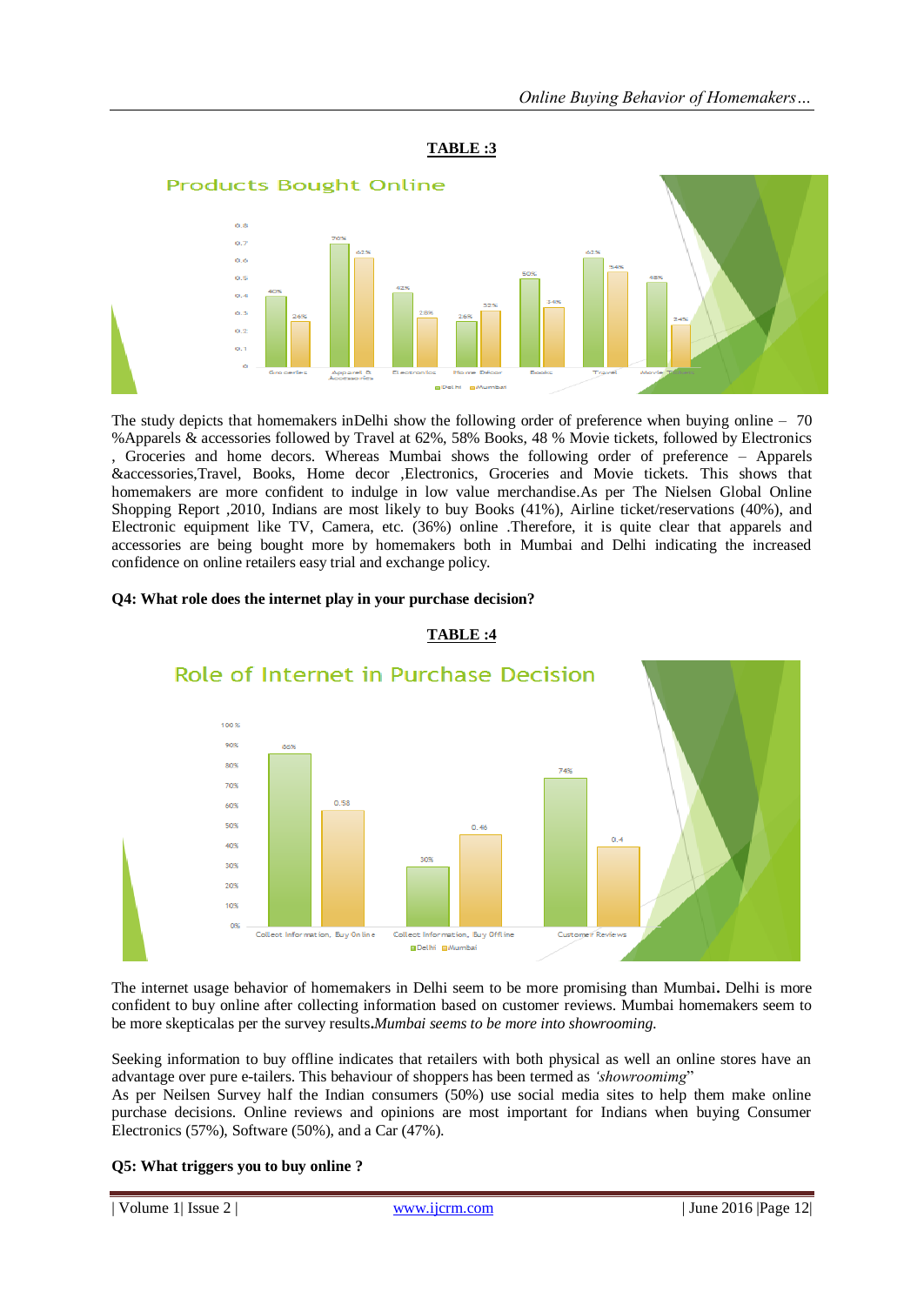

The survey throw up that Discounts followed by convenience are the most compelling factors for both Delhi and Mumbai. However Variety is also important to Mumbai homemakers unlike Delhi. The survey also shows that Delhites are more influenced by advertisements and more impulsive buyers than Mumbai .

### **Q6: Which payment method do you use most often when buying products online?**



## **TABLE :6**

Cash on delivery seems to be the most preferred mode of payment at 82% for Delhi and 60% for Mumbai. And the least preferred method is credit card on Delivery with 6% for Delhi and 20% for Mumbai. Mumbai is still open to Debit card, followed by credit card and internet banking. However Delhi does not seem to prefer any other payment mode other than COD.

However according to a survey conducted by Nielsen, Indian netizens are the third largest credit card users for online shopping next to only Turkey and Ireland (Achille 2008; Express India 2008).

This proves that it maybe men/ professional women who are buying online through credit cardmore than the homemakers.

### **Q 7.What are your concerns while shopping online?**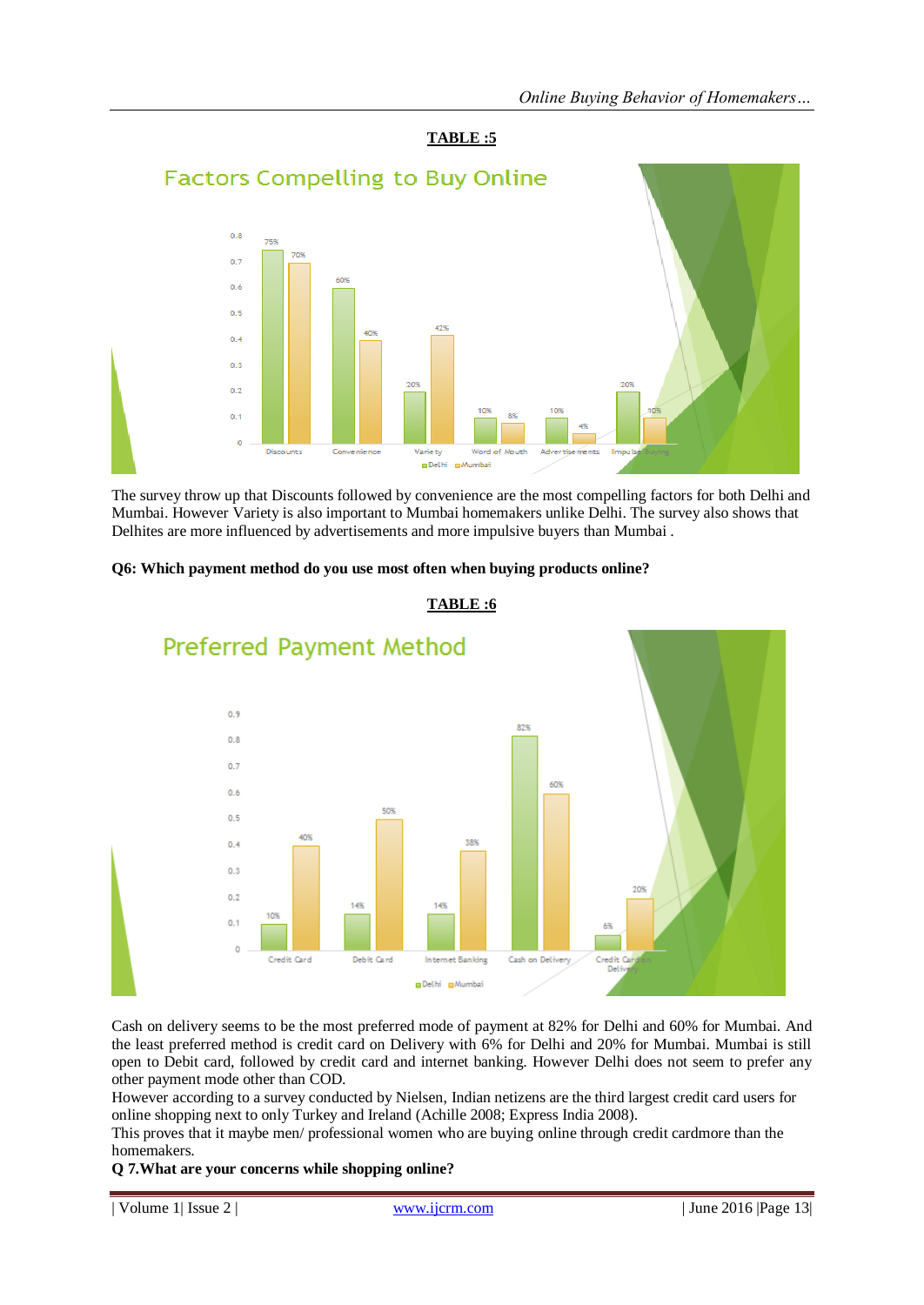



Delivery seems to be the biggest concern of Delhi followed by accuracy of product and return policy and safety.For Mumbai Safety and Privacy seems to be the biggest concern followed by accuracy of products, delivery time and return policy. This could be co-related with payment mode where Mumbai clearly uses the Debits/ credit cards and internet banking more avidly than Delhi. Delhi seems to be less trusting on the online retailers ability for accuracy and on time delivery hence is more inclined towards cash dealings .

### **Q8: What is the ticket value that you would purchase in a single purchase online.**



### **TABLE :8**

For a ticket size of 1000/- and 1000-2500 the online spending is more than offline for both Delhi and Mumbai. For the ticket size of 2500-5000 the offline spending in case of Delhi is more. And for ticket size of 500-10000 offline spending of Mumbai is more. For 10000 and more offline and online is same for Mumbai and Delhi.

### **Q9. What is your average household income ?**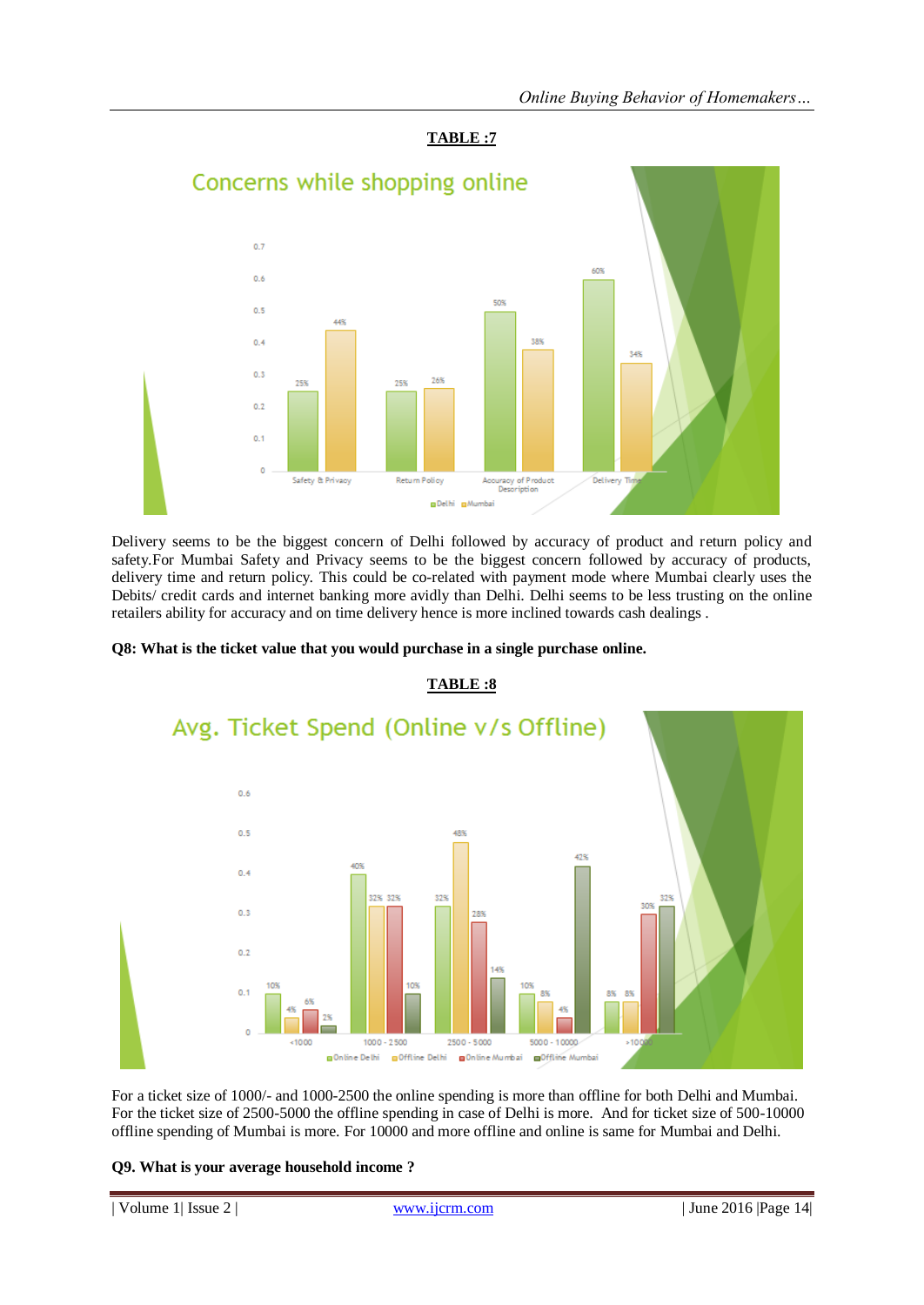



There are higher no of Mumbai homemakers who fall in the bracket above 10lakhs than Delhi. There are higher no of Delhi homemakers who fall in the bracket of 8-10 lacs . Clearly the survey shows that although the Mumbai homemakers have higher income bracket but the propensity to buy online is more with Delhi.

Delhi-NCR has been rated as the most online shopping savvy city in the country, closely followed by Bengaluru, Mumbai, Chennai and Hyderabad, according to an analysis by e-commerce giant Flipkart.The eretail space is largely dominated by consumers falling between the age group of 25-34. More than half of the consumers shopping online are office goerscloselyfollowedbystudents,theanalysisssaid.

The findings have come up in 'FlipTrends2015', a comprehensive and in-depth view into how India shops online. The study was conducted across 50 million Indian shoppers between January 1 and December 14 2015, throwing light on current trends dominating the onlineretailspace. Electronic accessories, mobile, lifestyle accessories and women apparel are consistently the top performing categories across all regions, the analysis found.Rising mobile internet penetration and availability of a wide variety of brands and products at affordable prices across the country at the touch of the mobile screen have truly made 2015 the year of e-commerce in India, it said.

### **XI. CONCLUSIONS**

This Quantitative study has sought to draw a comparison between homemakers in Mumbai and Delhi with respect to their online behavior, especially online purchase behavour. It must be qualified that the homemakers interviewed are classified as "not working in the sense of being "dependant" and "without having an independent source of income".The study shows that online behavior of homemakers in both the cities seems to be slowly picking up, but clearly Delhi female homemakers spend more time on the internet than their counterparts in Mumbai. Many other metrics, like ticket value of purchase online, frequency of buying online also tend to favour homemakers in Delhi. On the other hand, it appears Mumbai homemakers are much more comfortable using the banking system (credit and debit cards) online, whereas those in Delhi prefer cash on delivery. There seems to be a clear city wise profile as well as socio-economic and cultural factors at play here which could be heavily influencing the findings. Delhi is well known to have a safety issue for women travelling alone, especially at night. Mumbai , in comparison is considered much safer. Online shopping could thus be a big liberating factor for homemakers in Delhi who don"t have to venture out of their houses to shop, and this seems to be supported by the results of this study. In general, as homemakers in both cities are not pressed for time unlike their professional counterparts and also need a reason to go out and socialize, therefore online shopping for them is still limited to books, apparels and small value items which offer heavy discounts. The study also reveals that the purchase ticket size is always more offline than online primarily because offline leads to impulse buying and immediate gratification. One clear point of difference here is home décor shopping which need not be low ticket value. Mumbai homemakers score higher on this than the Delhi ones, and this could have something to do with the size of houses in Delhi (bigger) and therefore the purchase in Delhi being less functional than that in Mumbai, which may be triggering a stronger need for touch and feel in the capital.A subject for further study is to distinguish mobile internet purchase behavior (app and otherwise) and overall online behavior. This may throw up some surprises In the difference In behaviour of homemakers in both the cities. Likewise, a further segmentation of age among homemakers will throw up key learnings for marketers.

Implications to Marketers: Homemakers make up a huge segment of educated, internet savvy and well disposed